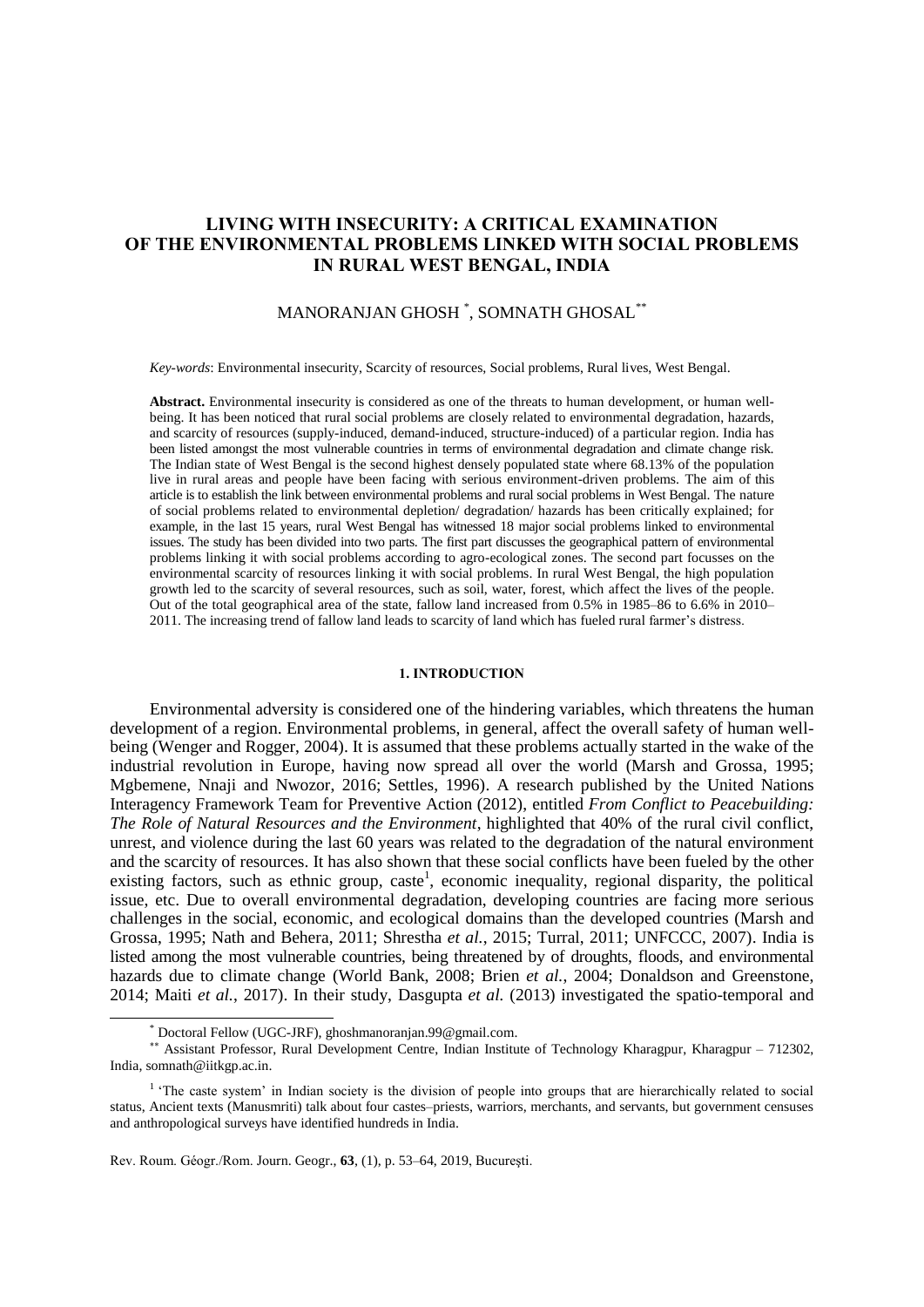socio-economic impacts of climate change on the food grain production of the major agriculturedeveloped states in India. They found that with a temperature change of 2º Celsius, the food grain production is going to be affected mostly in states like West Bengal, Andhra Pradesh followed by Uttar Pradesh, and Punjab by 2030. Rice production will fall rapidly compared to wheat, and coarse cereals. Their prediction shows that by 2050, foodgrain production will decrease by 14.20% in West Bengal.

India is the world's second populous country and has an emerging economy. However, due to the high population pressure and booming economy, the physical environment receives less consideration in terms of the country's planning and policy agenda (Banerjee and Ghosh, 2010). The rural people depend for their livelihoods on existing natural (environmental) resources available in surrounding areas (Scoones, 2009). Therefore, there has been a close link between environmental problems and rural socio-economic lives in any particular geographical area. Environmental degradation leads to the natural scarcity of resources, which creates rural conflicts and unrest in relation to population size and growth of the population in any region (Panda *et al.*, 2013). One of the vivid studies on environmental scarcity of resources and violence by Schnurr and Swatuk (2010) mentioned that the scarcity of natural resources alongside with multiple intermediate factors (existing economic disparity, inequality, within the region and community), although of variable intensity, are directly, or indirectly, responsible for social frictions. Scholars also suggested that stakeholders from different sectors of society, such as landless, small, medium, large farmer, marginal worker, and local leader along with unequal access and control of environmental resources accelerate the social problem in terms of allocation of any natural resource(Panda *et al.*, 2013). Mona Chettri (2017) pointed out that in the Sikkim and Darjeeling Himalayan region the mountain ecosystem is changing because of changes in the rainfall pattern, glacier lake out blast, and establishment of an excessive number of hydro-power generation dam; which is enhancing vulnerabilities, or environmental insecurity among the people of this region. Chettri (2017) also mentioned, the political and economic marginality, along with excessive natural-resources dependent livelihoods have been increasing the social hostility of the poor mountain communities. Lahiri-Dutt and Samanta (2013) reveal the insecurity and risk of the rural people who live in the island of the Damodar river in West Bengal due to flood and bank erosion. They also mentioned the complexity of rural livelihood in a difficult environment, for instance, some people prefer to live temporarily in a hostile river island for extra livelihood opportunities in terms of fishing and ferlitle agricultural land. All the above literature, elaborated within the national context has been showing the strong relationship between environmental and social problems.

Environmental insecurity and its impact on rural people, especially, the weaker and marginalised sections of society is an important topic of discussion these days. The term 'insecurity' has a deep connotation, widely used in different disciplines by the different research communities. Assessment of absolute insecurity is literally difficult, because it is the outcome of complex bio-physical, socioeconomic as well as the psychological factors of people of the particular region. For instance, environmental changes are creating more inconvenience in high-density tropical countries (Kozak and Hajjar, 2012; Rasaily, 2013; Saikia, 2014; Saikia, 2011). Scholars argue that environmental insecurity is complex, dynamic and context-specific, being conceptualised by the interaction process between society and nature (Leary and Kulkarni, 2007; Panda *et al.*, 2013). For example, during 2005, an heat anomaly wave set in just before the early monsoon, led to loss of life and crop in a major part of West Bengal (State Development Report, 2010). The destructive flood in the northern part of West Bengal (2017) damaged 12,937.71  $km^2$  of cropped area, which was a huge loss for the rural economy and for livelihoods. Rural people in the developing countries face more serious social, economic, and ecological challenges because of overall environmental degradation (Gautam and Andersen, 2016; Panda *et al.*, 2013; You and Zhang, 2017). Due to climate change, India was listed among the most risk prone countries, facing tremendous drought, flood, and agricultural threats (Asian Development Bank, 2017; Brien *et al.*, 2004; Maiti *et al.*, 2017). This climate-induced environmental insecurity led to huge social problems both in rural and urban livelihoods. However, the rural regions suffer far more than the urban areas. Hence, it is arguable that the geographical patterns of environmental problems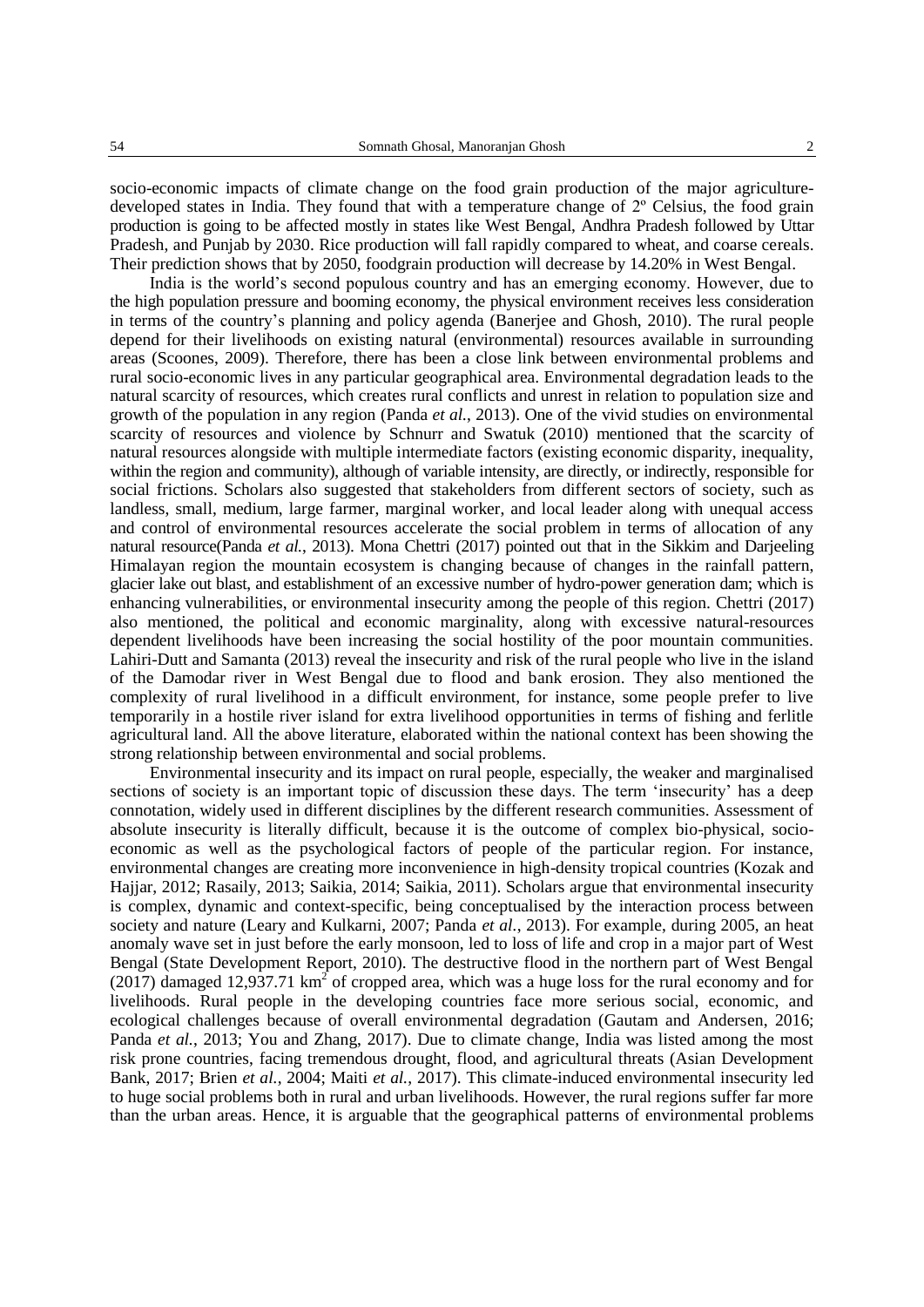decide that where, how and who are in trouble due to the specific environmental problems, such as forest resource degradation, scarcity of natural resources, or climate change, cyclones, river bank erosion, water stress that follow a particular regional pattern. The main objectives of this paper are to establish the link between the environmental and social problems in rural West Bengal. Where and how environmental problems have created social problems and their specific geographical pattern.

The paper sections are: first section deals with the study area i.e. location, demographic changes, farm and non-farm employment, economic status based on the analysis of census data and the existing literatures. The second section of the research frames the details of the methodological issues where we explain two different ways of research. In the third section, results and major findings are discussed. According to our methodology, the geographical visualisation of environmental insecurities, hazards, and social problems in rural West Bengal are explained rigorously, providing information according to the agro-ecological zone and secondary statistics over the period. Here, the mapping of the environmental scarcity of resources and social problems in rural West Bengal are explored. The fifth section concludes this article, where the present situation of rural West Bengal regarding environmental problems linked with social problems is elaborated. Sustainable policy solutions considering are also highlighted.

### **2. STUDY-AREA: RURAL WEST BENGAL**

The state of West Bengal which expands from the Himalaya region in the north to the Bay of Bengal in the south covers an area of  $88,752 \text{ km}^2$  with the rich mountain as well as coastal mangrove biodiversities, and is home to a population of almost 92 million (Census of India, 2011). The population of West Bengal doubled between 1971 and 2011. It is also the fourth most densely (1,028 persons/ $km^2$ , while the national average is 368 persons/ $km^2$ ) populated state of the country, where the average monthly per capita expenditure of rural people was of 562 Indian rupees and 28.4% of rural population was below the poverty line (Chaudhuri and Gupta, 2009). Table 1 shows the percentage of rural population which is still high in West Bengal. At the same time, the rural workforce participation rate (main and marginal workers) has remained low over the time, which supports the reality that rural environmental resources have a tremendous effect on daily rural lives and livelihood. High population growth within the state and high immigration from neighbouring states, as well as neighbouring countries like Bangladesh, Nepal, and Bhutan to West Bengal (Debnath and Ray, 2017; Kumar, 2009; Sharma and Bhushan, 2014), have been exploiting the natural resources rapidly, thus accelerating social hostility. In West Bengal, the majority farmers are small and marginal, and according to the Census of India (2011), the share of the non-farm worker has declined and agricultural labour has increased in newly identified census town<sup>2</sup> (Guin and Das, 2015). During 2011–2012, in West Bengal, around 64.4% rural households did not cultivate any land and around 24% rural households cultivated less than 0.40 hectare land (Government of West Bengal, 2015).

| ant |
|-----|
|-----|

Population Scenario in Rural West Bengal

| Year                          | 1971      | 1981     | 1991     | 2001    | 2011      |
|-------------------------------|-----------|----------|----------|---------|-----------|
| Total population (in million) | 44312.017 | 54580.65 | 68077.97 | 80221.3 | 91347.736 |
| % of rural population         | 75.25     | 73.53    | 72.52    | 72.03   | 68.13     |
| Rural workforce participation | 27.2      | 30.3     | 33.2     | 37.9    | 38.7      |
| Rural sex ratio               | 942       | 947      | 940      | 950     | 953       |

*Source*: Census of India, 2011; West Bengal State Development Report, 2007.

 $2$  According to the Census of India, census town is the category of human settlement which fulfill the following criteria: (1) the place of more than 5,000 people and population of 400 per sq<sup>2</sup>, 75% of the male population engaged in nonprimary economic activities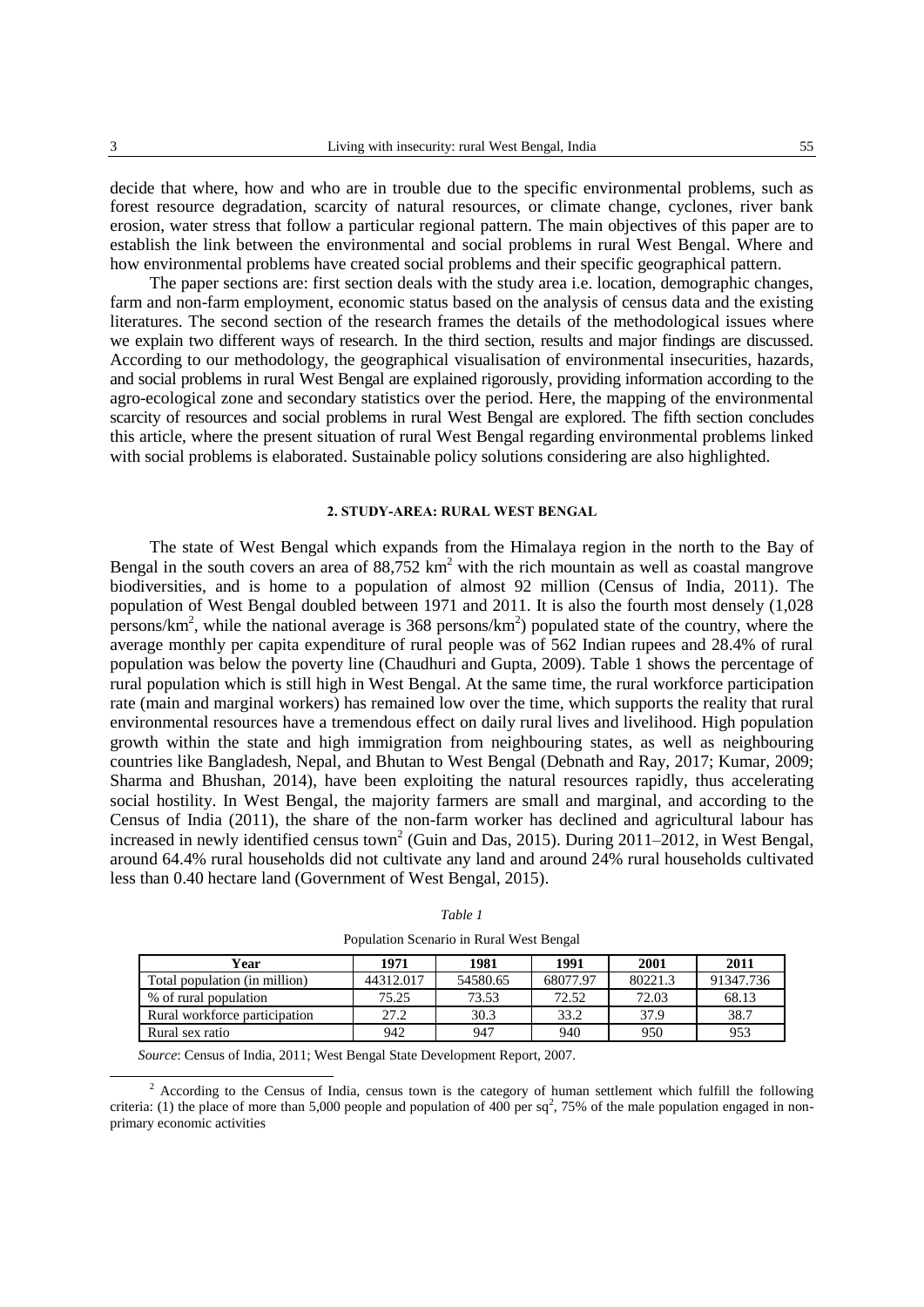It is very important to critically analyse the relationships between environmental problems and associated social problems, conflicts, and disputes. How and why rural socio-economic problems are closely linked to the exploitation of the rural natural resource bases are discussed herein. Here, West Bengal has been taken as a case-study. It is because, 68.13 percent of the state's population lives in rural areas, and their economic activities depend mostly on natural resources. At the same time, the state's agricultural production (the backbone of the state rural economy) highly depends on monsoon rainfall (Hoda *et al.*, 2010); Environment Justice Atlas report (2018) mentioned that the state of West Bengal ranks first among all the Indian states in terms of socio-economic conflicts.

## **3. METHODOLOGY AND DATA SOURCES**

In order to critically examine and build a link between the environmental problems and the social problems in rural West Bengal, the entire analysis has been divided into two parts. The first part has been designed as a geographical visualisation of environmental insecurities, hazard events and their consequences on rural socio-economic lives in terms of different agro-ecological zones. In the second part, a consequence of the environmental scarcity of resources, such as supply-induced, demandinduced and structure-induced scarcity has been analysed. Environmental scarcity of resources has lead to social friction alongside existing socio-economic disparities. Secondary data from the Census of India, government, and non-government published reports, articles, documentaries, etc. have been referred to for critically analyzing the above-mentioned issues.



Fig. 1 – Relation between Social Problems and Environmental Problems. *Source*: Design by the researcher based on the literature review.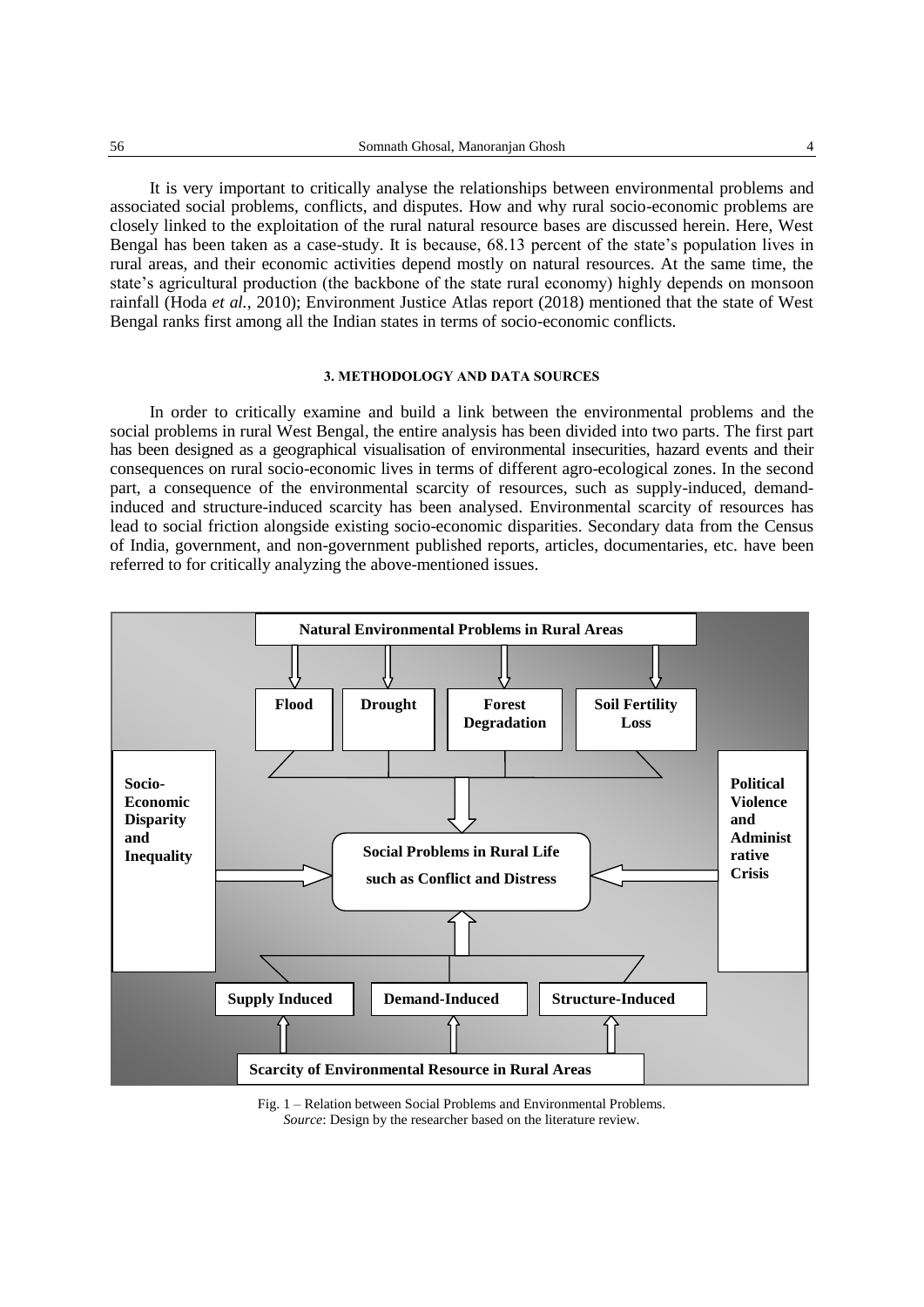## **4. GEOGRAPHICAL VISUALISATION OF ENVIRONMENTAL INSECURITIES, HAZARD EVENTS, AND SOCIAL PROBLEMS IN RURAL WEST BENGAL**

In this article, region-specific problem are analysed with relation to rural social lives. Figure 2 shows the relative spatial pattern of vulnerability intensity in the state of West Bengal. The map is based on the integration of hazard distributions like flood, wind and cyclone, landslide, water stress, which fall into the category of environmental problems. It shows that maximum areas have a very high to medium vulnerable rating.



Fig. 2 – Composite Environmental Vulnerability Map of West Bengal

*Source*: Nath *et al.*, 2008, computed from the integration of hazard distributions – earthquake, flood, wind and cyclone, landslide, water stress.

On the other hand, West Bengal is divided in six agro-ecological zones namely, the Northern Hilly Zone (2.8% of the state's geographical area), the Terai-Teesta Alluvial Zone (14%), the Gangetic Alluvial Zone (19.7%), the Vindhya Alluvial Zone (14.4%), the Undulating Red and Lateritic Zone (32%), and the Coastal Saline Zone (17.1%). Each zone shows a significant diversity in terms of natural resources, diverse ecosystems, geological, soil, and climatic characteristics, as well as cultural diversities (Government of West Bengal, 2017). The agro-ecological region clearly reflects the nature of human and natural environment interactions in rural areas. Agriculture and the natural resource-based workforce is the basic form of rural economy (Scoones, 2009; Whitby and Willis, 2017). As mentioned above, the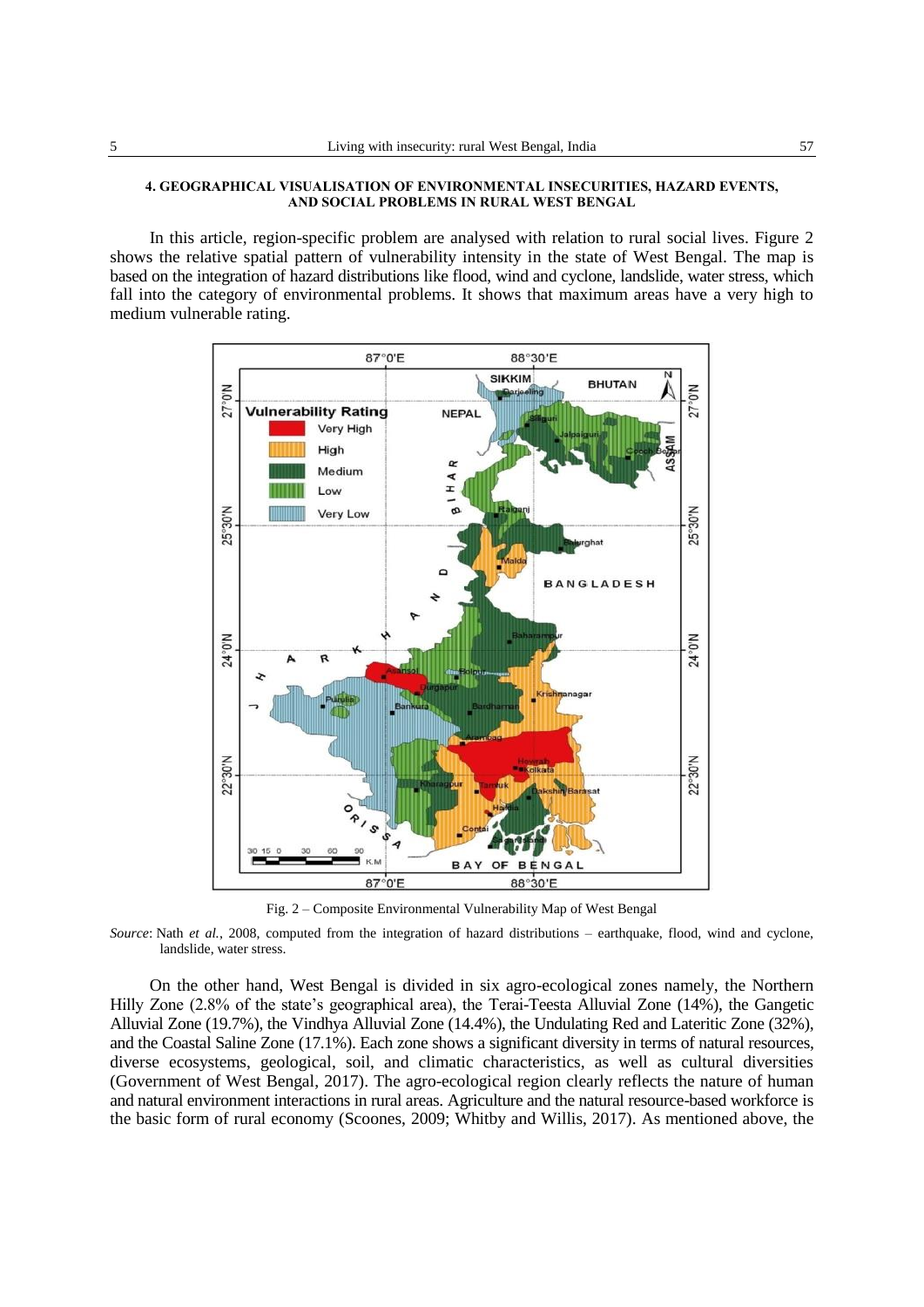state of West Bengal is divided in six agro-ecological zones. The state is also divided in the fifteenlivelihood zones as per Food and Agriculture Organization of the United Nations. These livelihood zones are outlined on the basis of multiple factors, such as climate, population, agriculture, poverty, and water-related issues based on block-level data (Prasari and Nations, 2011). As already mentioned in the methodology section, for the purpose of the geographical visualisation of environmental insecurities, hazards in rural West Bengal, have critically superimposed the agro-ecological zones on the livelihood zones (Table 2).

|                                       | risualization of the Environment, Economy and Associate I footeins in west Deligat |                                            |                                 |
|---------------------------------------|------------------------------------------------------------------------------------|--------------------------------------------|---------------------------------|
| <b>Livelihood zones</b>               | <b>Agro-Ecological</b><br>zone                                                     | <b>Districts fallen</b><br>under each zone | <b>Major</b> problems           |
| Hilly-Terai Rain-fed Grain Crops-     |                                                                                    |                                            | Massive landslide in the rainy  |
| Fruit-Vegetables- Spices zone.        | Northern Hilly Zone                                                                | Darjeeling                                 | season and forest degradation.  |
| Terai-Grain crops-Fiber-Vegetables-   |                                                                                    |                                            | Flood and river bank erosion    |
| Livestock zone.                       | Terai-Teesta Alluvial                                                              | Jalpaiguri                                 | and forest degradation.         |
| Terai-Grain crops-Fiber-Tobacco-      | Zone                                                                               |                                            | Poor soil condition, acidity,   |
| Vegetables-Livestock zone.            |                                                                                    | Cooch Bihar                                | wasteland.                      |
| Barind Rain-fed- Grain crops-Pine     |                                                                                    | Uttar and Dakshin                          | Occasional drought and flood    |
| apple-Fiber zone.                     |                                                                                    | Dinajpur,                                  | and soil erosion.               |
| Barind-Rice-Horticulture-based        |                                                                                    | Maldah                                     | Chronic erosion, River Ganga    |
| livelihood zone.                      |                                                                                    |                                            | floods.                         |
| Gangetic Alluvial &Barind-Rice-       |                                                                                    | Maldah, Murshidabad                        | Arsenic contamination of the    |
| Sericulture zone.                     |                                                                                    |                                            | groundwater, thunderstorm,      |
| Ruhr and Alluvial-Grain crops-        | Gangetic Alluvial                                                                  | Birbhum, Bardhman                          | Gully erosion, flood, salinity. |
| Poultry-Livestock Zone                | Zone.                                                                              |                                            |                                 |
| Ruhr and Alluvial-Grain-crops-        |                                                                                    | Nadia, Hugli, Haora,                       | Occasional drought, water       |
| Fishery-Poultry-Livestock-Cottage     |                                                                                    | Bankura, North 24                          | contamination.                  |
| Industry zone.                        |                                                                                    | Parganas.                                  |                                 |
| Ruhr and Alluvial-Grain<br>crops-     | Vindhya Alluvial                                                                   | Purulia, Bankura,                          | Forest degradation, water       |
| Livestock zone.                       | Zone                                                                               | West Midnapur.                             | stress.                         |
| Eastern Plateau & Alluvial-Grain      | Undulating Red and                                                                 | Purulia                                    | Chronic drought, heavy water    |
| crops-Livestock zone.                 | Lateritic Zone.                                                                    |                                            | crisis, Badland.                |
| Coastal and Alluvial-Grain crops-     |                                                                                    | Kolkata, Nadia,                            | Decline in surface and          |
| Fishery-Floriculture-Vegetables-      |                                                                                    | Haora, North and                           | groundwater,                    |
| Livestock zone.                       |                                                                                    | South 24 Parganas.                         |                                 |
| Coastal-Grain crops-Horticulture-     | Coastal Saline Zone.                                                               | South 24 Parganas                          | Salinity, Land erosion.         |
| Livestock-Fishery zone.               |                                                                                    |                                            |                                 |
| Coastal-Grain crops-Fishery-          |                                                                                    | South 24 Parganas,                         | Salinity, Land erosion, flood   |
| Livestock-Bund Horticulture zone.     |                                                                                    | East Midnapur.                             |                                 |
| Coastal-Small Scale Single crop       |                                                                                    | South 24 Parganas                          | Riverbank erosion, a tropical   |
| (Grain/Horticulture)-Capture Fishery- |                                                                                    |                                            | cyclone.                        |
| Livestock zone.                       |                                                                                    |                                            |                                 |

| Table 2                                                                         |  |
|---------------------------------------------------------------------------------|--|
| Visualization of the Environment, Economy and Associate Problems in West Bengal |  |

*Source*: Prepared by the researcher by combining information from 'Livelihood Zones in West Bengal: A Scenario for AWM interventions', FAO, 2013. 'Environmental and Social Safeguards, Planning in Panchayati Raj Institutions: Capacity Assessment and Management Plans' (CNTR/ MSPWB/ SRD/ GMC/ 2009/ 3325).World Bank, DFID, UK-India, 2010.

The major environmental problems of each of the six agro-ecological zones linked with rural livelihoods and social problems are as follows:

**1. Northern Hill Zone:** In terms of the agro-ecological nature of West Bengal, the Northern Hill Zone is predominantly rural and part of the Himalayan ecosystem (Prasari, 2011). Rural livelihoods of this zone depend on subsistence agriculture, forestry, livestock, and plantation activities. The hilly topography made the rural life extremely hard. Large numbers of people are engaged in agricultural activities, but most of them are marginal farmers (District Statistical Handbook, 2011). The major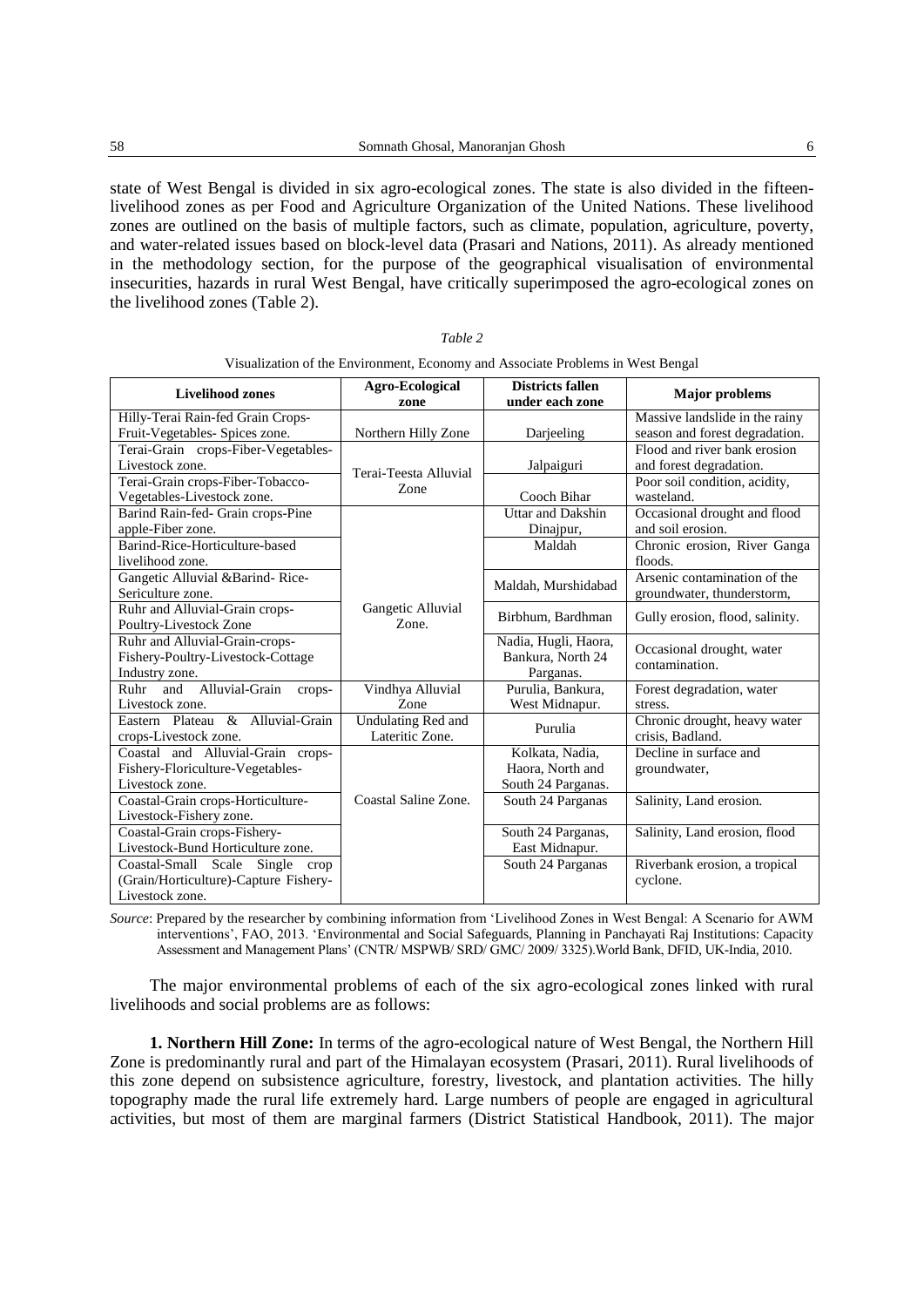environmental problems are the poorly developed soil, and fluvial erosion, which is dominant over the whole district (Starkel et al., 2008). Landslide and the soil erosion rate is very high in this region due to the fragile geological structure. The Northern Hill zone and Terai-Tessta alluvial zone are the upper and lower part of the Teesta River basin, (the most vulnerable river in Himalaya). Landslide in the upper portion and devastating flood in the lower part are common phenomena (Pal *et al.*, 2016). The frequencies of landslide are a matter of concern for the rural people of the Northern Hills. It damages the agricultural practices, forestland, and other property, or the financial base of the rural economy. Table 3 illustrates the details of affected people, road, village, etc. over the time.

**2. Terai-Teesta Alluvial Zone:** This region is that part of sub-Himalayan West Bengal. The Terai-Teesta alluvial region has been divided by the major rivers like Mechi, Teesta, Torsha, Sankosh in three zones, (a) Terai (Mechi-Teesta) – 339.96km<sup>2</sup>; (b) Western Duars (Teesta-Torsa) – 482.54 km<sup>2</sup>; and (c) Eastern Duars (Torsa-Sankosh) –  $1,005.85 \text{ km}^2$ . Due to high river density, the region is highly flood-prone (Roy, 2011). At the same time, the entire region has high crop productions, mainly rice, jute, wheat, and corn. However, every year, devastating floods alongside with riverbank erosion damage the crops and others livestock resources. Table 3 shows the details about the '2017 Flood' and its consequences on rural lives in this zone. Apart from the above environmental problems, there is even more severe degradation forest, which affects the livelihood of forest dwellers. For example, 7,786 families, including a large number of indigenous people, live in the forest areas of this zone. These families are basically depended on forest resources for their livelihoods (Directorate of Forest, 2012).

**3. Gangetic Alluvial Zone:** This zone is the highly populated agro-ecological zone of West Bengal, which suffers greatly from riverbank erosion and frequent floods. Most of the farmers who live along the bank of the Ganga River, are becoming landless because of river bank erosion. For example, in Maldha District, 12–31% of the farmers lost their land and in Murshidabad district, more than 10,000 people every year have to leave their homelands because erosion along the Ganga River. During 1985–94, 206.60  $km^2$  of land was lost and 79,190 households were displaced mainly due to erosion and floods (Rudra, 2010). Hence, one can easily conclude that the main challenges in the rural areas are continual erosion and floods of the Ganga River and its tributaries, which cause massive-scale distraction of land, livestock, crops, road networks and houses. Water-borne diseases, such as dysentery, are common phenomena in every rainy season. The region also faces a huge scarcity of drinking-water and irrigation in non-monsoon seasons (Prasari, 2011). These kind of adverse environmental problems are pushing rural lives into greater distress, especially, amongst the poor and marginal people of society.

**4. Vindhya Alluvial Zone:** The district Purulia, Burdwan, and Bankura came under this Vindhya Alluvial Zone. Agriculture is one of the most important economic activities, facing huge water scarcity in this region, for example  $60\%$  of the community development blocks<sup>3</sup> of this region are underwater distress (National Disaster Risk Reduction, 2011). Due to over-exploitation of the groundwater in Burdwan District, the soil becomes saline; consequently, crop production is reduced. The rural food security and economic life of the marginalized group of people have been influenced by the fluctuation of the crop production. The increasing soil degradation and associated food insecurity increases the social-economic problems.

**5. Undulating Red and Lateritic Zone**: the whole south-western part of the state, including the districts of Puriliya and West Midnapur, come under this agro-climatic zone. One of the major environmental problems of this region is severe drought on the surface, and groundwater scarcity. About 60% of the surface water and 28% of the groundwater of the state exist in the northern part of

<sup>&</sup>lt;sup>3</sup> Community Development Block is the second bottom hierarchy in the administrative structure of West Bengal, India, it deals with the rural development of the country.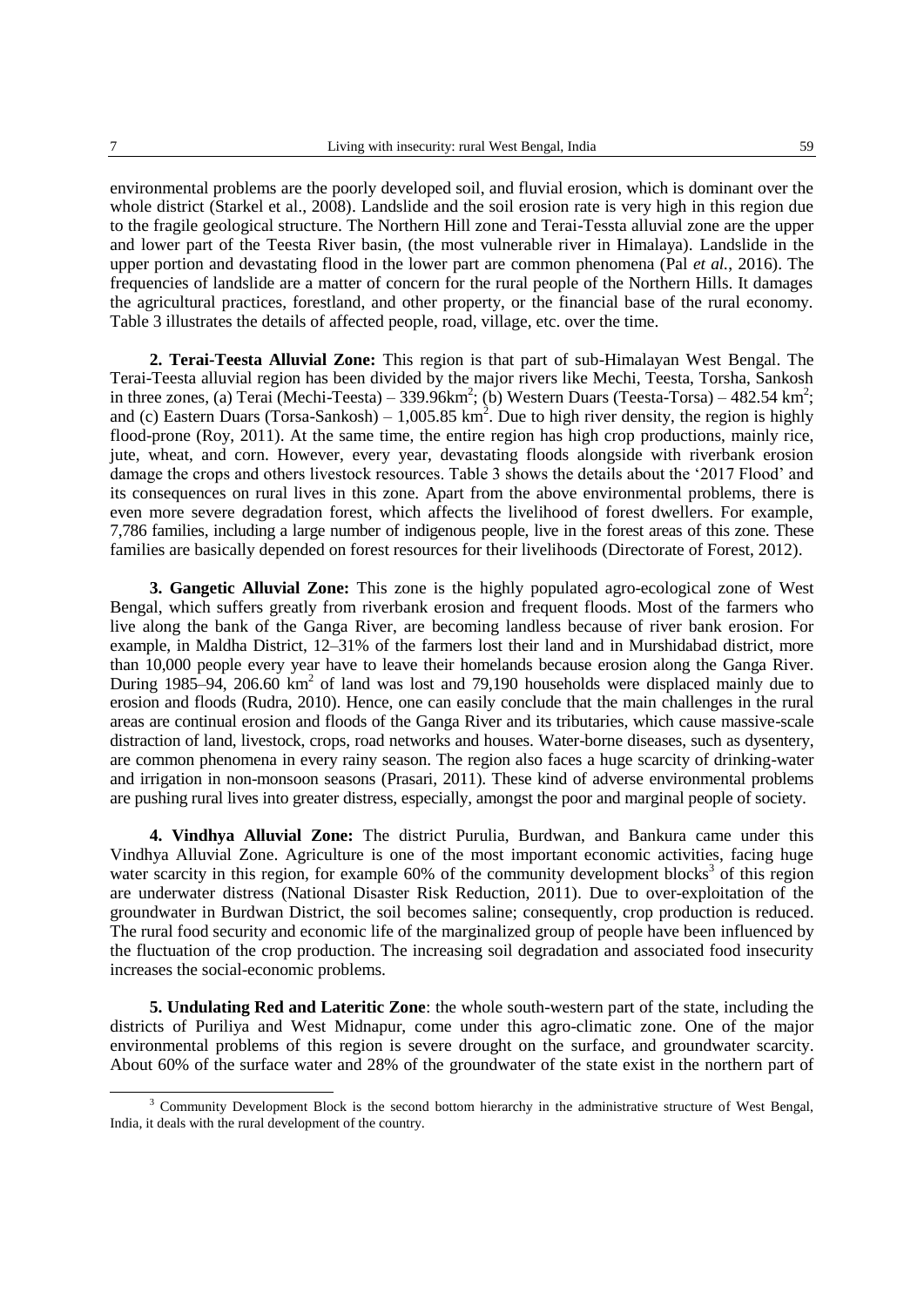the state (Government of West Bengal, 2012), Whereas, 82% of the West Bengal's total population live in the southern part. However, the southern part shares only 40% of the state's total surface water. Therefore, the people of this region face a huge drinking-water crisis, agricultural practices being also affected. Especially, in summer, the entire region suffers massive water scarcity. This adverse environmental condition further enhances rural people's problems.

**6. Coastal Saline Zone:** Cropland erosion or net land loss and increasing salinity of the soil by tidal saline water are the biggest problem in the coastal area of West Bengal. This region is part of the world's largest Ganga-Brahmaputra active delta system. Due to global sea-level changes<sup>4</sup> land loss rate (2.85 km<sup>2</sup> per year) has doubled in the entire region compared to the previous century. The most vulnerable inhabited places are Sagar, Ghoramara, Jambudip, Namkhana, Mousumi, Dhanchi, and Bhagdhani, where millions of people struggle for their daily livelihood (Ghosh, 2012). A study conducted by the European Commission of Humanitarian Aid and the University of Calcutta (2010) revealed that after the cyclone 'Aila' in 2009, the soil salinity of this region goes beyond the standard limit of agricultural production (1.5 m soil depth), even depth salinity continued to two or three years after the cyclone. 'Aila' cyclone-induced environmental problems caused huge socio-economic problems among agriculture-dependent people. The land cover and land-use pattern also changed considerably, for example, agricultural land fell from 2,149  $km^2$  in 2001 to 1,691  $km^2$  in 2009, and the swamp area increased from  $14,847 \text{ km}^2$  in 2001 to 20,410 km<sup>2</sup> in 2009 (Hazra *et al.*, 2010). The region is cycloneprone and Table 3 shows the impact of the 2002 cyclone.

After discussing the major environmental problems of each agro-ecological region of West Bengal, it is clear that rural people continue to face water scarcity, forest resource depletion, river bank erosion, floods, and landslides in the different geographical regions. Each particular environmental problem creates unique socio-economic problems. Table 3 shows the different kinds of environmental hazards and their impact throughout the state at different times. Therefore, it is possible to justify the idea that rural social problems are closely related to its environment. This situation is further underlined by the scarcity of resources and the demographic change in the next section.

| Disaster or          |           | <b>Impact on Rural Resources or Description of the Social Problem</b>                             |
|----------------------|-----------|---------------------------------------------------------------------------------------------------|
| <b>Environmental</b> | Year      |                                                                                                   |
| <b>Trouble</b>       |           |                                                                                                   |
|                      | 1968      | 667 people dead; NH-31 the lifeline of Darjeeling was destroyed.                                  |
|                      | 2008      | 16,674 people in five blocks were affected, approximately 3,174 houses were damaged.              |
|                      | 2009      | 145,758 people and 26,595 houses in 555 villages in eight blocks of Darjeeling were               |
| Landslide<br>2015    | affected. |                                                                                                   |
|                      |           | 38 dead and 23 missing. A large number of rural settlements were disconnected by                  |
|                      |           | destroyed roads.                                                                                  |
|                      | 2007      | 134 rural people dead, millions of people were marooned in 3,000 villages in the coastal          |
|                      |           | area of West Bengal.                                                                              |
| Flood                |           | Destructive flood in north Bengal. 12,937.71 sq.km cropped area was damaged. Total                |
|                      | 2017      | 44, 21,996 people affected. Number of human lives $\text{lost} - 32$ (drowning $-30$ , snake bite |
|                      |           | $-$ 2). Number of houses damaged $-$ Fully (59,288) Partly (141,606).                             |
|                      | 2002      | Nine fishing trawlers sank offshore the Bay of Bengal. 78 death and most of the                   |
| Cyclone              |           | agricultural land destroyed in Sundarban areas.                                                   |

### *Table 3*

*Source*: Tabulated by the researcher combining data from the Dartmouth Flood Observatory, Hanover, USA, Indian Meteorological Department, New Delhi, West Bengal State Inter-Agency Group, 2017 and National Disaster Risk Reduction Portal, India (2017).

Records of Disaster or Environmental Problem and Impact on Rural Life

<sup>4</sup> Tide gauge data at the Diamond Harbour port indicate a sea level rise of 5.7 mm compared to the previous century, which can be credited to subsidence in the region (Indian Network for Climate Change Assessment, 2010).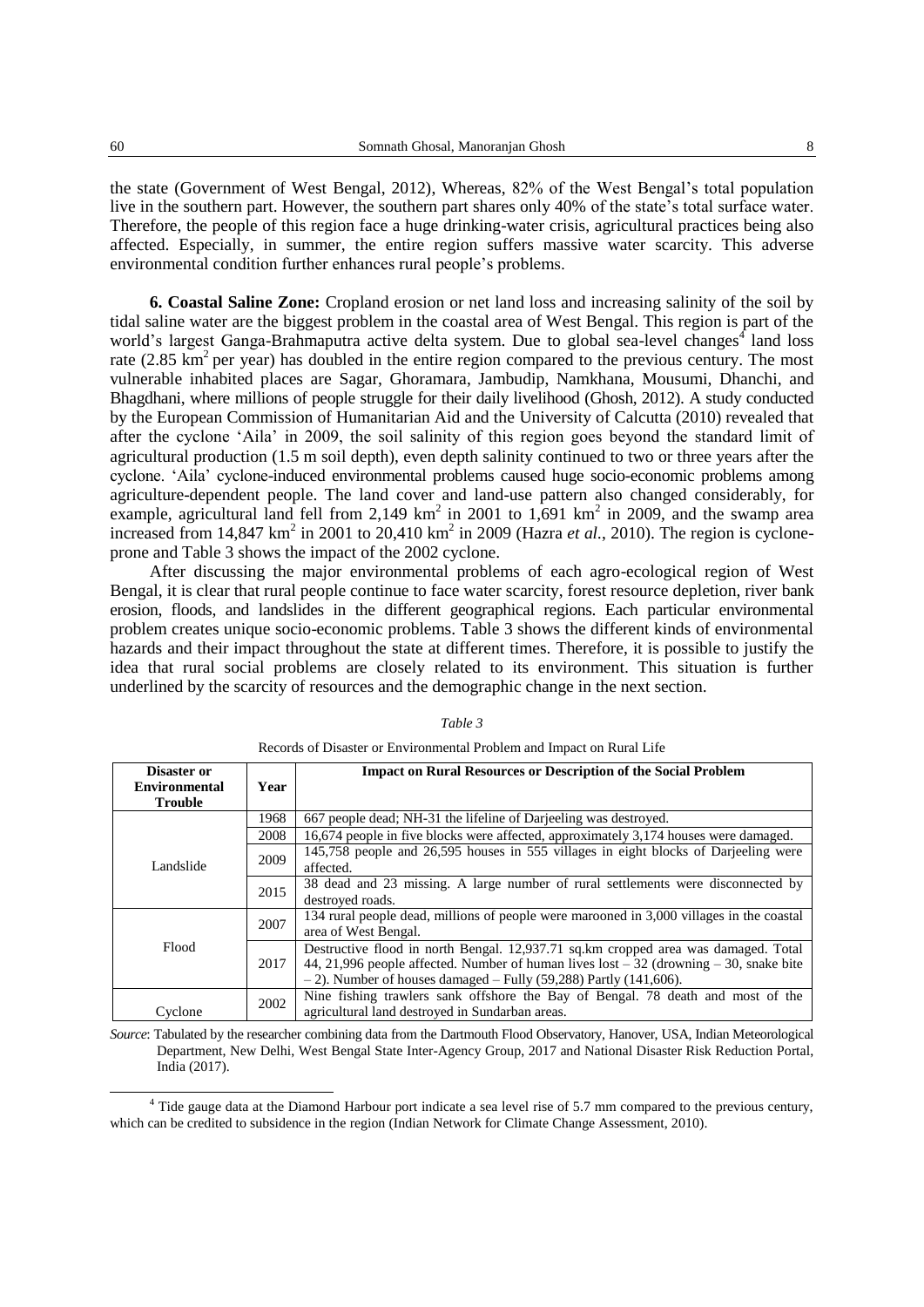### **5. MAPPING THE ENVIRONMENTAL SCARCITY OF RESOURCES AND SOCIAL PROBLEMS IN RURAL WEST BENGAL**

There is a considerable amount of researches, conducted at different regional scales, investigating the close relationships between environmental scarcity of resources and an increase in rural socioeconomic problems (Homer-Dixon, 1999b; Ide, 2015; Panda *et al.*, 2013; Schnurr and Swatuk, 2010). In the developing countries, the rural problem is occasionally due to environmental scarcity of resources. A significant study by B. Daley (2013) entitled *Resource Scarcity and Environment: Review of Evidence*  and Research Gap Analysis argued that Neo-Malthusian<sup>5</sup> scrutiny regarding resource scarcity and social problems confirm that environmental resources have a limit to service the human population. If the limit is crossed, the result will be poverty and overall vulnerability. Daley (2013) also highlighted that in the developing countries, high population growth led scarcity of several resources such as soil, water, forest, etc. affecting rural lives, and environmental scarcity of resources contributed to raising regional as well as global vulnerability, such as poverty conflicts and social hazards. Environmental scarcity of resource in a country or society makes people struggle to meet their basic needs for water, land, forest, being unable to withstand environmental tensions (Barbier, 2012; United Nations Interagency Framework Team for Preventive Action, 2012). Scarcity is generally of three types: supply-induced scarcity, demand-induced scarcity, structure-induced scarcity (Homer-Dixon, 1999). Supply induced scarcity is one of the important causes of environmental degradation of resources. It emerges when a major part of the natural resources are degrading due to deforestation, groundwater depletion, water pollution, soil erosion, etc. Table 4 shows the changing scenario of environmental resources of West Bengal. Out of the total geographical area of West Bengal, 13.5% is forest area. Current fallow land of the state increased from 0.5% in 1985–1986 to 6.6% in 2010–2011. There is also an about 2% decline in the net sown area. Within the same time, the state became the second largest densely populated  $(1,028 / \text{ km}^2 \text{ exceeding than national average of } 382 / \text{ km}^2)$  state of the country. If we look at the per capita net sown area, it appears to have significantly fallen from 1.31 ha to 0.08 ha (Table 4). The State Directorate of Forest (2012) reported that 2995.3 ha of the state soil is under salinity and water logging. This evidence shows a scenario of growing natural degradation of resources. Therefore, the ability of the land and soil to meet the demand of rural agricultural production is reduced. Apart from the above supply-induced scarcity, demand and structure-induced resource scarcity are also governing the social problem scenario in rural West Bengal. For example, the farmer's distress depends on the control of and ownership of land and water resources. As the small and marginal farmers have little land, they cannot cope with the shocks of an extreme environmental problem, such as flood and drought. In West Bengal, 97% of farmer suicide cases happen in the marginal and small landholding household (Manjunatha and Ramappa, 2017). This supports the idea that structure-induced resource (land) scarcity is linked with social problems. There is a continuous decline of the per capita net sown area due to population pressure (Table 4).

In addition, India is a country foremost in conflict, friction, vulnerabilities, which arise from a depleted environment, such as water scarcity, the building of water-dams, forest resource rights, land degradation, mining, nuclear power, etc. (India Spend<sup>6</sup>, 2010). West Bengal ranks first amongst all the Indian states in terms of the number of socio-environmental conflicts<sup>7</sup>. Table 5 depicts a clear picture of the nature and place of social friction, or problem-related environmental issue. In West Bengal, hardly any sophisticated study has been conducted on the 'rural socio-environmental conflict issue', but the number of such problems increases almost regularly every year. For example, in the last fifteen

<sup>5</sup> The Neo-Malthusian doctrine argues that 'ecological scarcity' or 'environmental resource scarcity' as a measure of natural organic tolerance; disproportionally related to food production and consumption of resources (Koula Mellos,1988).

<sup>&</sup>lt;sup>6</sup> India spend is Indian's first data [journalism](http://www.indiaspend.com/) initiative and web portal. It collects data from the economic, environment, and political field.

 $7$  Environmental Justice Atlas: a web portal. For more information [www.ejolt.org](http://www.ejolt.org/)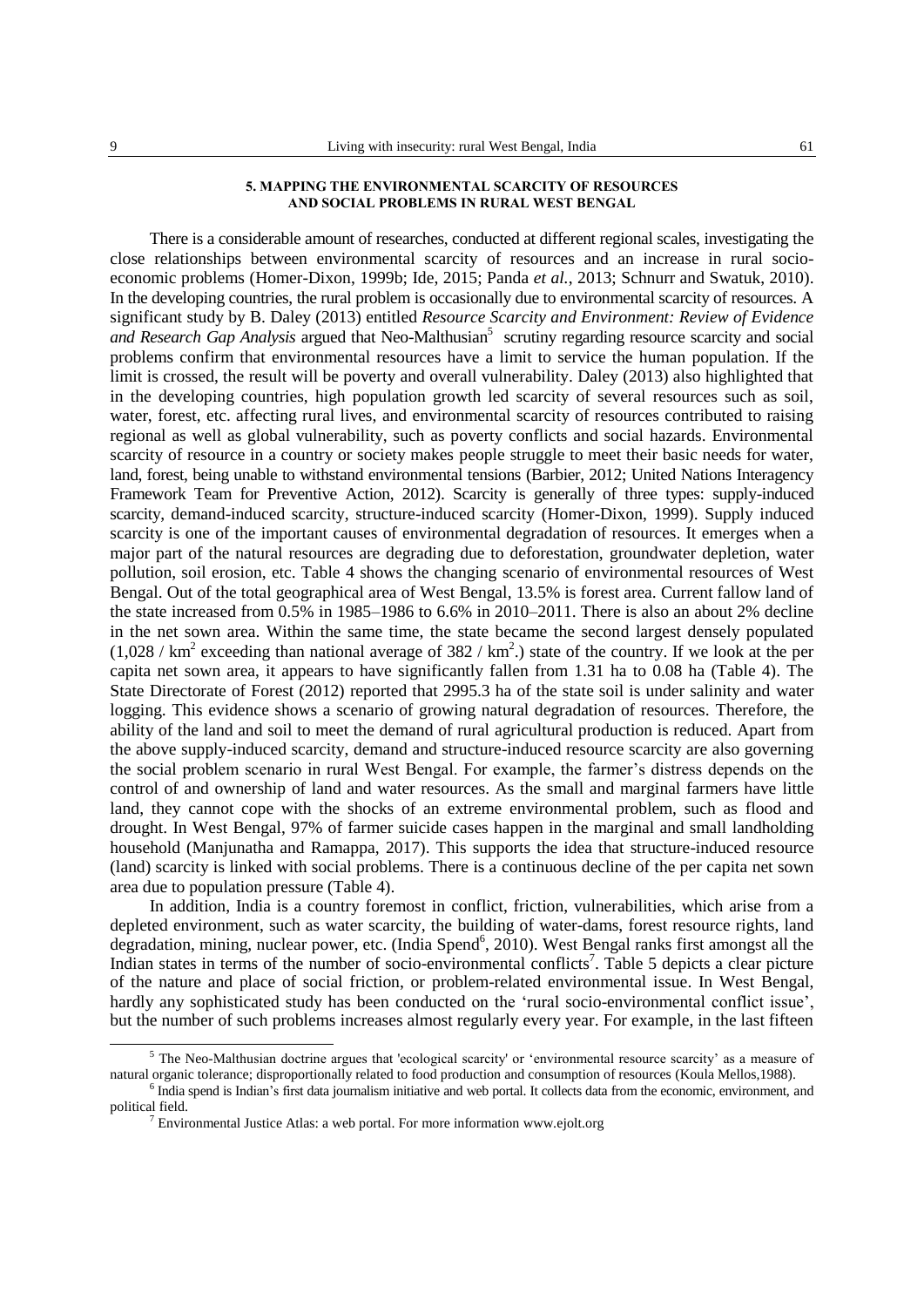years, West Bengal has witnessed 18 major social problems related to the environment (Environmental Justice Atlas, 2017).

#### *Table 4*

| Changing the fanguage pattern of west Deligar (Area in thous, sq.Kin) |         |      |         |      |             |               |             |      |             |      |
|-----------------------------------------------------------------------|---------|------|---------|------|-------------|---------------|-------------|------|-------------|------|
|                                                                       | 1985–86 |      | 1995-96 |      | $2008 - 09$ |               | $2009 - 10$ |      | $2010 - 11$ |      |
| Land-use category                                                     | Area    | $\%$ | Area    | %    | Area        | $\frac{0}{0}$ | Area        | $\%$ | Area        | $\%$ |
| Forest land                                                           | 1.86    | 11.4 | 11.96   | 13.8 | 11.74       | 13.5          | 11.74       | 13.5 | 11.74       | 13.5 |
| Current fallow land                                                   | 0.65    | 0.5  | 2.2     | 2.5  | 2.87        | 3.3           | 3.23        | 3.7  | 5.74        | 6.6  |
| Area not available for cultivation                                    | 1,730   | 19.6 | .642    | 18.9 | 1.793       | 20.6          | 1.820       | 21.0 | 1.840       | 21.2 |
| Net sown area                                                         | 52.63   | 59.5 | 54.62   | 62.8 | 52.94       | 61.0          | 52.56       | 60.5 | 49.91       | 57.5 |
| Per capita net sown area (hectare/per<br>head of rural population)    | 0.131   |      | 0.110   |      | 0.091       |               | N.A         |      | 0.080       |      |

|  | Changing the land-use pattern of West Bengal <sup>8</sup> (Area in thous. sq.km) |  |  |  |
|--|----------------------------------------------------------------------------------|--|--|--|
|--|----------------------------------------------------------------------------------|--|--|--|

*Source*: Tabulated by the researcher, Data Combined from the Department of Agriculture, Bureau of Applied Economy and Statistics, Govt. of West Bengal, 1985–2011.

#### *Table 5*

Rural Social Problems or Friction Related to Environmental issues in West Bengal

| <b>Problem and Places</b>                             | <b>Nature of the Problems or Friction</b>                                                                                                                                 |
|-------------------------------------------------------|---------------------------------------------------------------------------------------------------------------------------------------------------------------------------|
| Forest rights conflict in                             | Forest dwellers are struggling for traditional settlement rights related to the Forest Rights                                                                             |
| Jalpaiguri forest division.                           | Act. They are protesting for the decentralisation of forest management and equitable land                                                                                 |
|                                                       | rights.                                                                                                                                                                   |
| Fertileland-related dispute in                        | Frequently, people protest against the TATA Motors Company for establishing the motor                                                                                     |
| Singure and Nandigram.                                | industry in the fertile lands of the region. Rural livelihood crisis was the major issue in                                                                               |
|                                                       | this dispute because the farmers argue that fertile land here provides them with modest                                                                                   |
|                                                       | livelihoods. The quality of soil was at the core of this socio-political turbulence.                                                                                      |
| Katwa thermal-power project                           | The farmers of Srikhana Village in Katwa, West Bengal are reluctant to give away the                                                                                      |
| dispute in Katwa, Burdwan                             | rich multi-cropped land to the thermal power-producing agency. Ninety percent of the                                                                                      |
| District, 2014.                                       | farmers belong to the marginal category of this region. This means that losing the land                                                                                   |
|                                                       | will push them further into livelihood insecurity. Besides, major environmental issues                                                                                    |
|                                                       | related to the dispute were soil and surface water contamination, and crop damage.                                                                                        |
| West Bengal anti-eucalyptus                           | In 2007, an anti-eucalyptus movement arose in the Khonkashuli Village, Midnapur                                                                                           |
| movement in Midnapur,                                 | District. The Lodha community cut down 6,600 eucalyptus trees planted by the Forest                                                                                       |
| 2007.                                                 | Department of West Bengal. "Eucalyptus does not give us food" was the main theme of                                                                                       |
|                                                       | the rural people's protest. They claimed return of their land. Loss of the vegetation cover                                                                               |
|                                                       | and food insecurity was the driving force of the anti-eucalyptus movement.                                                                                                |
| Sahara <sup>9</sup> eco-tourism conflict              | Sundarban is the world largest mangrove forest. The Saraha India eco-tourism project                                                                                      |
| in Sundarban, 2003 onwards.                           | bans the local people from collecting fish, non-timber forest products from the creek of                                                                                  |
|                                                       | the delta. This created huge social conflicts alongside some environmental issues that the                                                                                |
|                                                       | physical change of the island will degrade and distort the rich biodiversity and hydro-geology.                                                                           |
| Deocha-Pachami-Dewanganj-                             | This coal field was discovered to be the largest coal reserves in West Bengal. The social                                                                                 |
| Harinsingha mining conflict                           | problems that stemmed here were due to various reasons, such as loss of the indigenous                                                                                    |
| in Birbhum District, ongoing<br>from 2014.            | knowledge system, settlement displacement, biodiversity loss, pollution and geohazard.                                                                                    |
|                                                       | Indigenous people do not agree to give the land to the mining agency.                                                                                                     |
| Nayachar chemical hub<br>conflict in Sundarban, 2005. | Nayachar chemical hub located in the coastal regulation zone of Sundarban is not<br>environmentally legalised. The main environmental problems will be air pollution, oil |
|                                                       | spill into the sea, and chemical pollution. They fear that the island's ecology and the                                                                                   |
|                                                       | local resource-base will be destroyed. There are growing social distress and problems                                                                                     |
|                                                       | because of these perceptions.                                                                                                                                             |
|                                                       |                                                                                                                                                                           |

*Sources*: Listed by the researcher from the Environmental Justice Atlas web portal, 2017.

<sup>&</sup>lt;sup>8</sup> Excluding of Kolkata Metropolitan District.<br><sup>9</sup> Sahara India Pariwar is an Indian business company. They want to develop a tourism hub in the fragile ecosystem of sunderban (part of the world largest delta). The proposed tourism area covers over 303.5 hectares, including the island Sagar, Kaikhali, Fraserganj, and Jharkhali.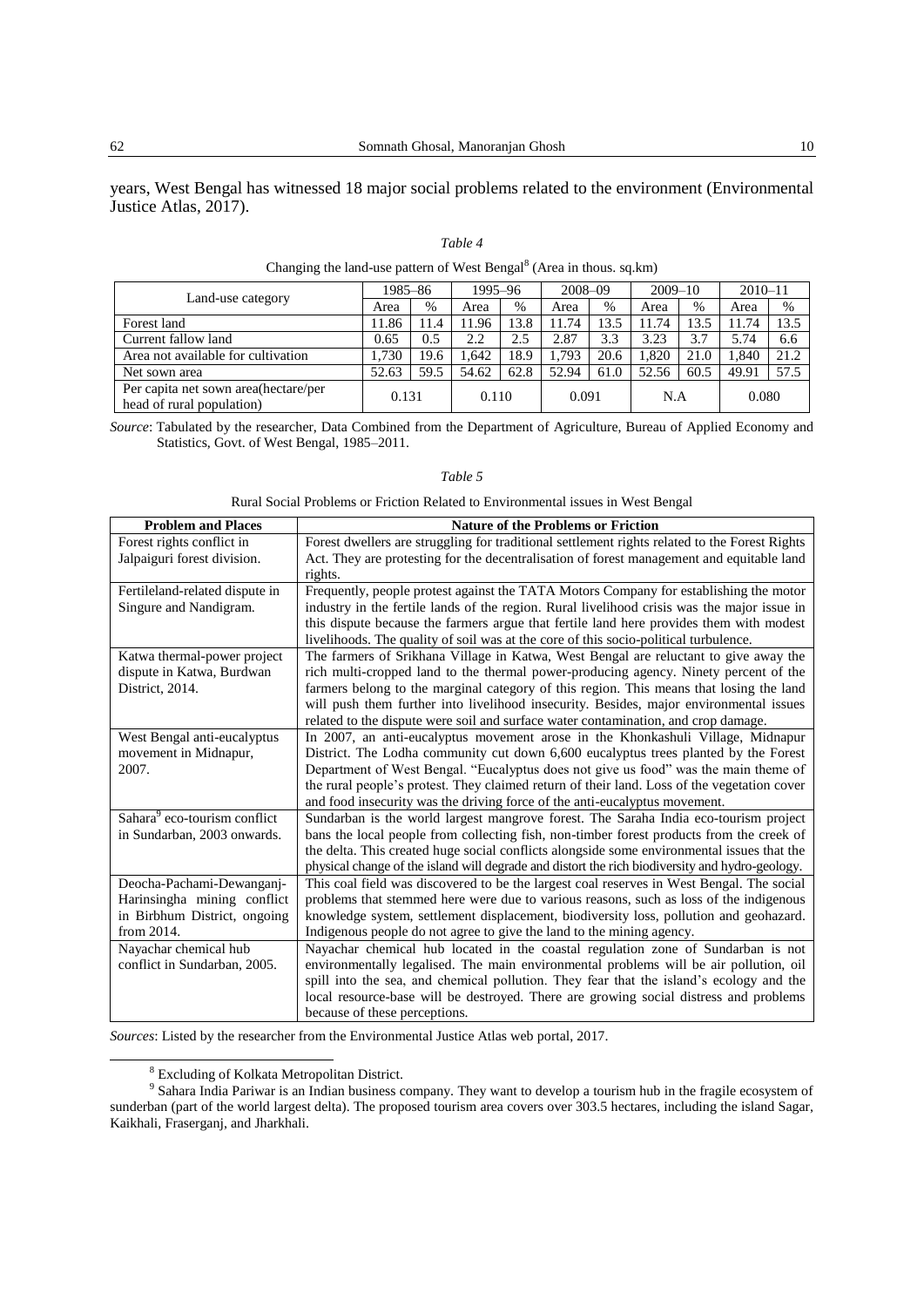#### **6. CONCLUSIONS**

This study reveals the very close relationship between environmental calamities and the scarcity of natural resource and rural social problems. In West Bengal, the high dependency of monsoon-based agricultural practices, based on the indigenous people forest resources, along with high population density and low per capita land are exceedingly affecting the livelihoods of rural people. As mentioned in Table 3, disasters entail environmental problems, such as cyclone, flood, landslides, and river-bank erosion, occasional droughts. These disasters or environmental problems are very much responsible for social problems in the rural life of the West Bengal people. However, the structure-induced factors, such as economic inequalities and disparities, which are very prominent in the state, are responsible for the overall socio-economic problems amongst the rural population. Therefore, there is a need for a holistic approach to mitigate the environmental problems, as well as to avoid the environmental scarcity of resources which create rural livelihood problems. Some significant measures taken by the United Nations (2012) to solve the above-mentioned problems are: reduction of competition over scarce natural resources, support for sustainable livelihoods practices, increase of the availability of scarce renewable resources, less waste, and improvement of resource governance and accountability. Above all, the creation of a region specific 'dispute resolution capacity framework' crucial to policymaking within the context of environment driven rural social problems.

#### **REFERENCES**

- Banerjee, A., Ghosh, S. (2010), *The Creation of West Bengal's Forest Underclass: An Historical Institutional Analysis of Forest Rights Deprivations*. School of Environment & Development, University of Manchester.
- Barbier, E.B. (2012), *Natural Capital, Ecological Scarcity and Rural Poverty*. The World Bank Research Group. Mexico City:
- Brien, K. O., Leichenko, R., Kelkar, U., Venema, H., Aandahl, G., Tompkins, H., West, J. (2004), *Mapping vulnerability to multiple stressors: climate change and globalization in India*. Global Environmental Change, **14**, pp. 303–313.
- Census of India (2011), *West Bengal Census Handbook*, Directorate of Census Operations, West Bengal, Kolkata.
- Chaudhuri, S., Gupta, N. (2009), *Levels of Living and Poverty Patterns: a District-Wise Analysis for India*. Economic and Political Weekly, pp. 94–110.
- Dasgupta, P., Bhattacharjee, D., Kumari, A. (2013), *Socio-economic analysis of climate change impacts on foodgrain production in Indian states*. Environmental Development, **8**, pp. 5–21.
- Debnath, M., Ray, S. (2017), *Spatial Pattern and Distribution of Migration and Immigration in West Bengal from Neighbouring States and Countries: An Appraisal*. Khoj:An International Peer Reviewed Journal of Geography, **4**(*1*), p. 26.
- Directorate of Forest (2012), *West Bengal State Forest Report (2011–12)*, Office of the Principal Chief Conservator of Forests, Kolkata.
- Donaldson, D., Greenstone, M. (2014), *The Unequal Effects of Weather and Climate Change*: Evidence from Mortality in India.
- Ghosh, A. (2012), *Living with changing climate: Impact, vulnerability and adaptation challenges in Indian Sundarbans*. Centre for Science and Environment, New Delhi.
- Government of West Bengal (2012), *West Bengal State Action Plan on Climate Change*, Ministry of Forest, Environment and Climate Change, New Delhi.
- Government of West Bengal (2015), *Database on Labour and Employment Statistics of West Bengal–2014*, Bureau Of Applied Economics And Statistics, Department Of Statistics And Programme Implementation, Kolkata.
- Government of West Bengal (2017), *Environment and Social Systems Assessment Public Disclosure Authorized*, Institutional Strengthening Of Gram Panchayats Program II, (ISGPP–II), Kolkata.
- Guin, D., Das, D. N. (2015), *New Census Towns in West Bengal "Census Activism" or Sectoral Diversification*. Economic and Political Weekly, **50**(*14*), pp. 68–72.
- Hazra, S., Samanta, K., Mukhopadhyay, A., Akhand, A. (2010), *Temporal Change Detection Study of Sundarban*. School of Oceanographic Studies, Jadavpur University Kolkata.
- Homer-Dixon, T.F. (1999a), *Environment, Scarcity, and Violence*. Princeton University Press. Retrieved from https://www.jstor.org/stable/j.ctt7pgg0.
- Homer-Dixon, T.F. (1999b), *Environment, Scarcity, and Violence*. Princeton University Press.
- Ide, T. (2015), *Why do conflicts over scarce renewable resources turn violent? A qualitative comparative analysis*. Global Environmental Change, **33**, pp. 61–70.